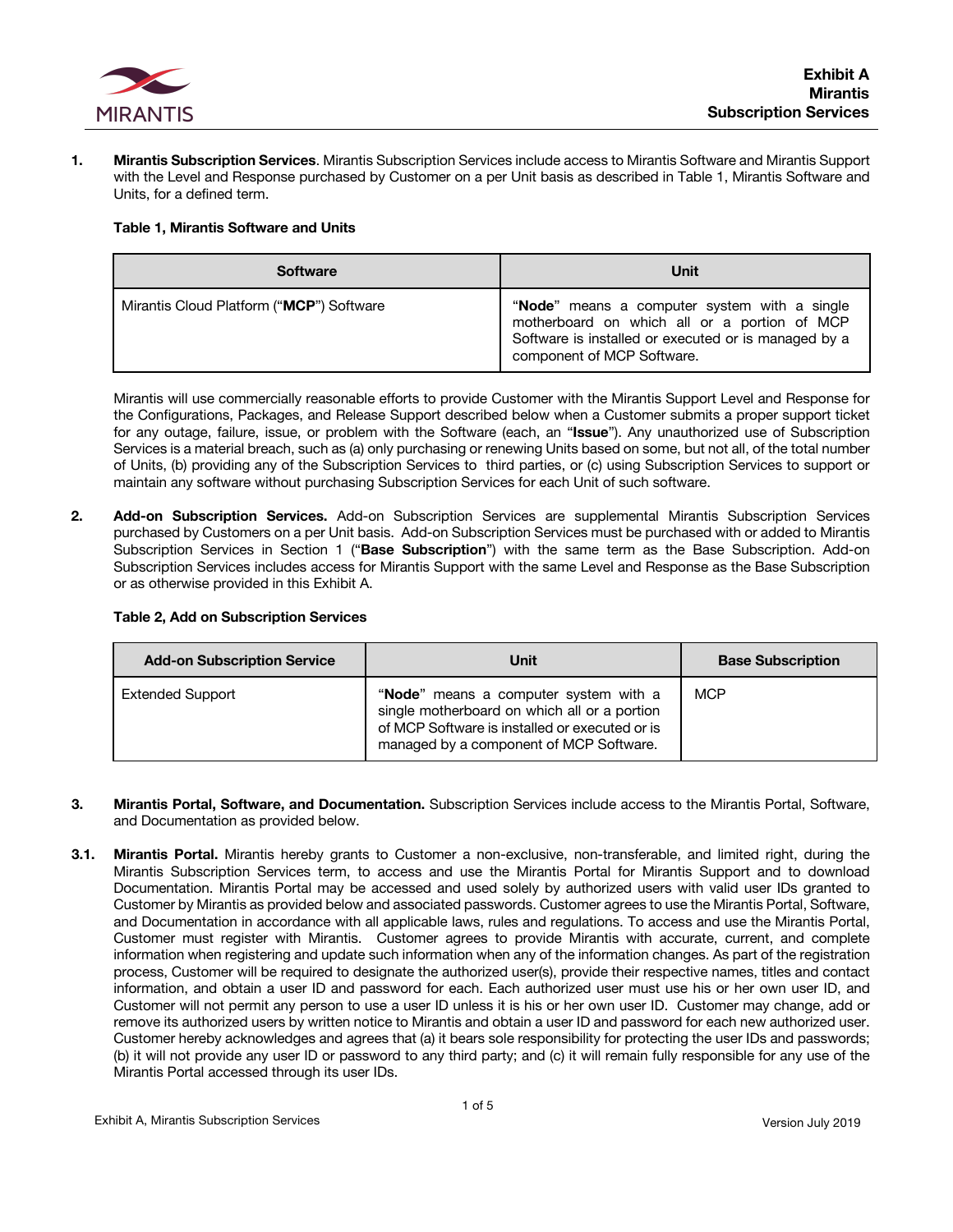- **3.2. Software.** MCP Software includes Open Source Components and Mirantis Hardened Packages in the Standard Configuration at docs.mirantis.com provided during deployment or downloaded using Mirantis website(s). "**Open Source Components**" are open source and other software programs originating from third parties that are provided to Customer under the applicable license agreement, which is in the source code of the software component ("**Open Source License**") (e.g. Ceph, OpenContrail, DriveTrain, and StackLight). "**Mirantis Hardened Packages**" are the set of packages that include the upstream OpenStack, Kubernetes projects, and/or other components with defect fixes or other necessary updates. Open Source Components and Mirantis Hardened Packages are provided as follows:
- **3.2.1. Open Source Components.** Customer acknowledges and agrees to the terms and conditions in each Open Source License. To the extent there are any conflicts between any terms of the Agreement and any terms of the respective Open Source License, such conflicting terms will not apply. In the event any fees are charged by Mirantis in connection with the Software, such fees do not apply to any Open Source Components for which fees may not be charged under the applicable Open Source License.
- **3.2.2. Mirantis Hardened Packages.** Mirantis hereby grants to Customer a perpetual, worldwide, non-exclusive, nontransferable, and royalty-free license, under Mirantis' copyrights, to reproduce, prepare derivative works of, install, and use only within Customer's enterprise for internal production use, in accordance with the applicable Documentation, and on a number of Nodes that does not exceed the number of Nodes for which Customer has paid the applicable Fees. In the event the foregoing conflicts with the applicable Open Source License, such Open Source License shall prevail.
- **3.3. Documentation.** Documentation is made available under the terms and conditions of the Creative Commons Attribution-ShareAlike 3.0 license at http://creativecommons.org/licenses/by-sa/3.0/legalcode, or as set forth in the particular materials.
- **4. MCP Evaluation Software.** MCP Evaluation Software is a subset of MCP Software that may be downloaded from Mirantis website(s). Customer may use up to 10 Nodes, as provided in Section 2.2, for the sole purpose of evaluating and testing the MCP Evaluation Software. Mirantis has no obligation to provide any support, maintenance, error correction, bug fix, new release, upgrades, updates or modifications to or for Software or Documentation for any evaluation use.

## **5. Mirantis Support**

- **5.1. Supported Configurations and Packages**. Mirantis Support is available:
- **5.1.1.** For (i) Mirantis Software Issues that pertain to the functionality of and used exclusively for the purpose of maintaining an Mirantis Software environment that conforms with the HCL (for MCP Software), Mirantis Reference Architecture, and Standard Configuration at docs.mirantis.com; (ii) Mirantis Software components for OpenStack services, and Kubernetes available for Customer workloads and applications (e.g. Nova, Cinder, Ceph, OpenContrail); and (iii) Mirantis Software components (e.g. StackLight, MySQL) pertaining to the functionality of an Mirantis Software environment.
- **5.1.2.** To assist with resolving functionality Issues experienced by Customer that deviate from Mirantis documented behaviors in the form of workarounds, bug fixes, or patches for components included in Mirantis Software.
- **5.2. Open Source Component Updates.** Open Source Components (e.g. the host operating system, hypervisor, MySQL database, RabbitMQ messaging server) will receive updates, if or when available, and if such updates pertain to the functionality of the Customer's Mirantis Software environment. For Non-Mirantis Software Issues that relate to the operation of Mirantis Software, Mirantis Support will analyze the Issue and recommend a fix or workaround to the Customer.
- **5.3. Health Metrics.** Health Metrics include time series; OpenStack service for MCP Software log-based availability monitoring; alerting and metrics collection of the controllers and all compute and storage nodes; and monitoring, metrics collection, and alerts on the following components and services which are anonymized, collected, and utilized by Mirantis to provide Subscription Services:
	- **a.** Operating System metrics;
	- **b.** MySQL metrics;
	- **c.** RabbitMQ metrics;
	- **d.** HAProxy metrics;
	- **e.** OpenStack services metrics (Nova, Keystone, Cinder, Glance, Neutron, Heat, and Ceilometer);
	- **f.** Kubernetes services metrics; and
	- **g.** Ceph metrics.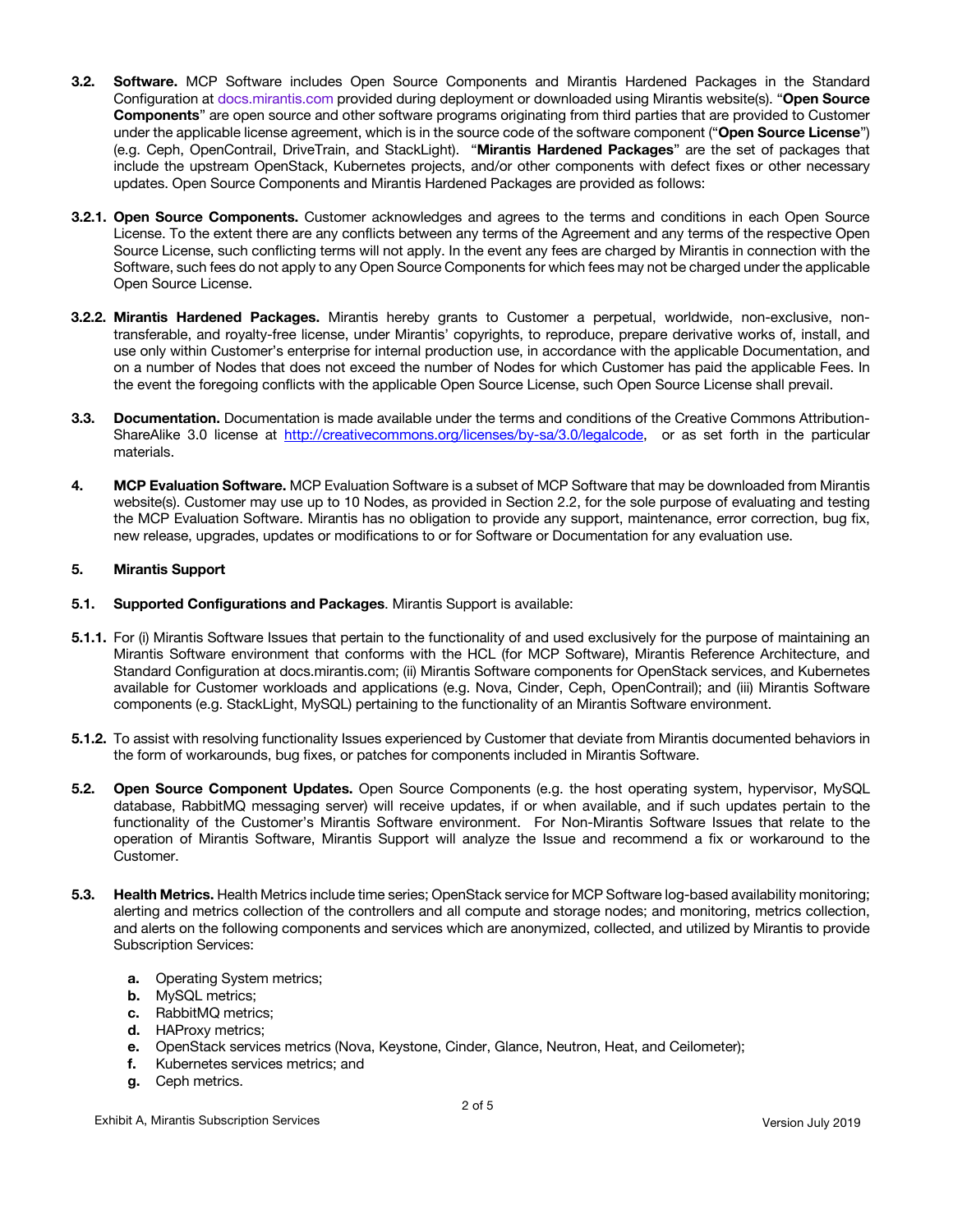For MCP Software, Health Metrics follow a continuous service improvement cycle through which service and component alerts are continuously tuned and adjusted to assist with cloud lifecycle changes; and may be available for up to 6-months after collection using Operations Support Systems ("**OSS**"). Mirantis support requires that sufficient disk storage is provided by Customer to support storage of a minimum of 90 days of logging and performance metrics for the entire environment.

- **5.4. Support Exclusions.** Mirantis Support does not include (i) assistance with modified packages, unsupported functionality (e.g. does not conform with the Mirantis Reference Architecture or Standard Configuration), code development, system design, network design, or architectural design; (ii) performance tuning and optimizations unless an Issue prevents the operation of Mirantis Software; or (iii) providing guidance or instructions for upgrading components to non-supported versions of Mirantis Software.
- **5.5. Release Support.** Mirantis will make commercially reasonable efforts to provide Full Support, Limited Support, or Extended Support for releases of Mirantis Software provided with the general availability ("**GA**") releases of Mirantis Software, for the periods as shown at https://software.mirantis.com/releases/#supported. "**Full Support"** means access to Mirantis Software updates, patches, access to tech bulletins, bug fixes, and / or workarounds, if and when available, to help enable Mirantis Software to operate as described in the Documentation. "**Limited Support**" means bug fixes or workarounds, if and when available, to enable Mirantis Software to operate as described in the Documentation. Limited Support does not include scheduled Mirantis Software updates. "**Extended Support**" is an Add-on Subscription Service that extends Limited Support as shown at https://software.mirantis.com/releases/#supported and Table 5.5, Release Support, that may be purchased by Customers for a separate Fee. If an Issue requires an Mirantis Software update or upgrade, Customers will be asked to upgrade to, or deploy, a Full Support version of the Mirantis Software, software package or version of software package. Technical workarounds may be limited or not possible with Limited Support. Mirantis Support does not cover community releases, OpenStack Experimental Features, or non-GA releases, including release candidates. Mirantis Support does not cover software releases of packages after the end of the periods as shown at https://software.mirantis.com/releases/#supported.

|                           | <b>Full Support</b> | <b>Limited Support</b>     | <b>Extended Support</b> |
|---------------------------|---------------------|----------------------------|-------------------------|
| Issue support             | Yes                 | Yes                        | Yes                     |
| Mirantis Portal access    | Yes                 | Yes                        | Yes                     |
| Bug fixes (security)      | Yes                 | Yes <sup>1</sup>           | <b>Yes</b>              |
| Bug fixes (stability)     | Yes                 | Yes <sup>1</sup>           | Yes <sup>1</sup>        |
| Maintenance updates       | Yes                 | Discretionary              | Discretionary           |
| <b>Technical bulletin</b> | Yes                 | No <sup>2</sup>            | No <sup>2</sup>         |
| Backporting               | Yes <sup>3</sup>    | Discretionary <sup>5</sup> | No                      |

# **Table 5.5, Release Support**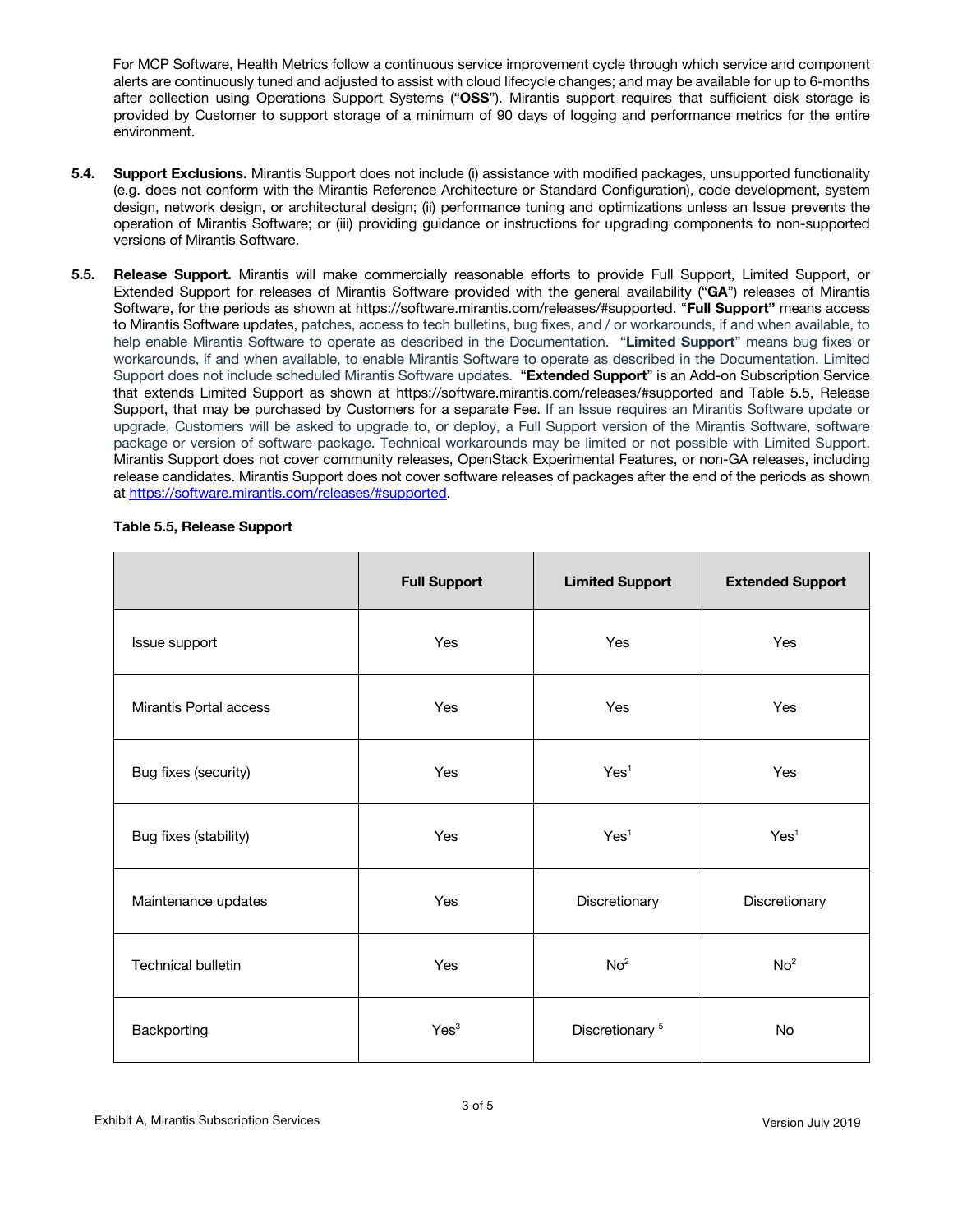| New deployment coverage | Yes. | Yesʻ | N0 |
|-------------------------|------|------|----|
|                         |      |      |    |

Note 1: Bug fixes for Limited Support and Extended Support will be limited to issues that are critical only and do not have a clear workaround.

Note 2: Mirantis may, at its discretion, release technical bulletins for Limited Support components.

Note 3: Only when approved by Mirantis product management and engineering in writing.

Note 4: New deployments within 180 days of the end of Limited Support period must be approved by Mirantis.

Note 5: Backporting may be considered for critical bug fixes and security issues when no viable workaround is available, and only when approved by Mirantis product management and engineering in writing.

**5.6. Levels and Response**. Mirantis will provide the level of support purchased by Customer. This Section, including Table 5.6, Levels and Response, describes the levels of support and response for Subscription Services.

### **Table 5.6, Levels and Response**

|                                                                                                                                                                                                               | <b>OpsCare</b>                                        |                                 | <b>ProdCare</b>                   |                                 | <b>LabCare</b>                                  |                                 |  |
|---------------------------------------------------------------------------------------------------------------------------------------------------------------------------------------------------------------|-------------------------------------------------------|---------------------------------|-----------------------------------|---------------------------------|-------------------------------------------------|---------------------------------|--|
| <b>Support Hours</b>                                                                                                                                                                                          | 24 hours x<br>7 days a week                           |                                 | 24 hours x<br>7 days a week       |                                 | 9 a.m. - 5 pm.,<br>Monday - Friday <sup>1</sup> |                                 |  |
| # of customer contacts                                                                                                                                                                                        | 10                                                    |                                 | 10                                |                                 | 3                                               |                                 |  |
| # of incidents                                                                                                                                                                                                |                                                       | Unlimited                       |                                   | Unlimited                       |                                                 | Unlimited                       |  |
| <b>Access to new versions</b>                                                                                                                                                                                 | Yes                                                   |                                 | Yes                               |                                 | Yes                                             |                                 |  |
|                                                                                                                                                                                                               |                                                       |                                 |                                   |                                 |                                                 |                                 |  |
| <b>Response Guidelines</b>                                                                                                                                                                                    | <b>Initial</b><br><b>Response</b>                     | <b>Status</b><br><b>Updates</b> | <b>Initial</b><br><b>Response</b> | <b>Status</b><br><b>Updates</b> | <b>Initial</b><br>Response <sup>1</sup>         | <b>Status</b><br><b>Updates</b> |  |
| Severity 1 (Critical Impact)- A<br>Severity 1 Issue occurs when there<br>is a continued system outage. The<br>system is down and non-functional<br>due to the problem and no<br>procedural workaround exists. | $15 \text{ min}$<br>(must be<br>reported by<br>phone) | 1 hour                          | 1 hour                            | 1 hour                          | 4 hours                                         | 1 hour                          |  |
| Severity 2 (High Impact)- A<br>Severity 2 Issue occurs when there<br>is a sporadic system outage or a<br>problem that is<br>consistently<br>encountered<br>with<br>significant<br>impact to functionality.    | 1 hour                                                | 4 hours                         | 2 hours                           | 4 hours                         | 8 hours                                         | Daily                           |  |